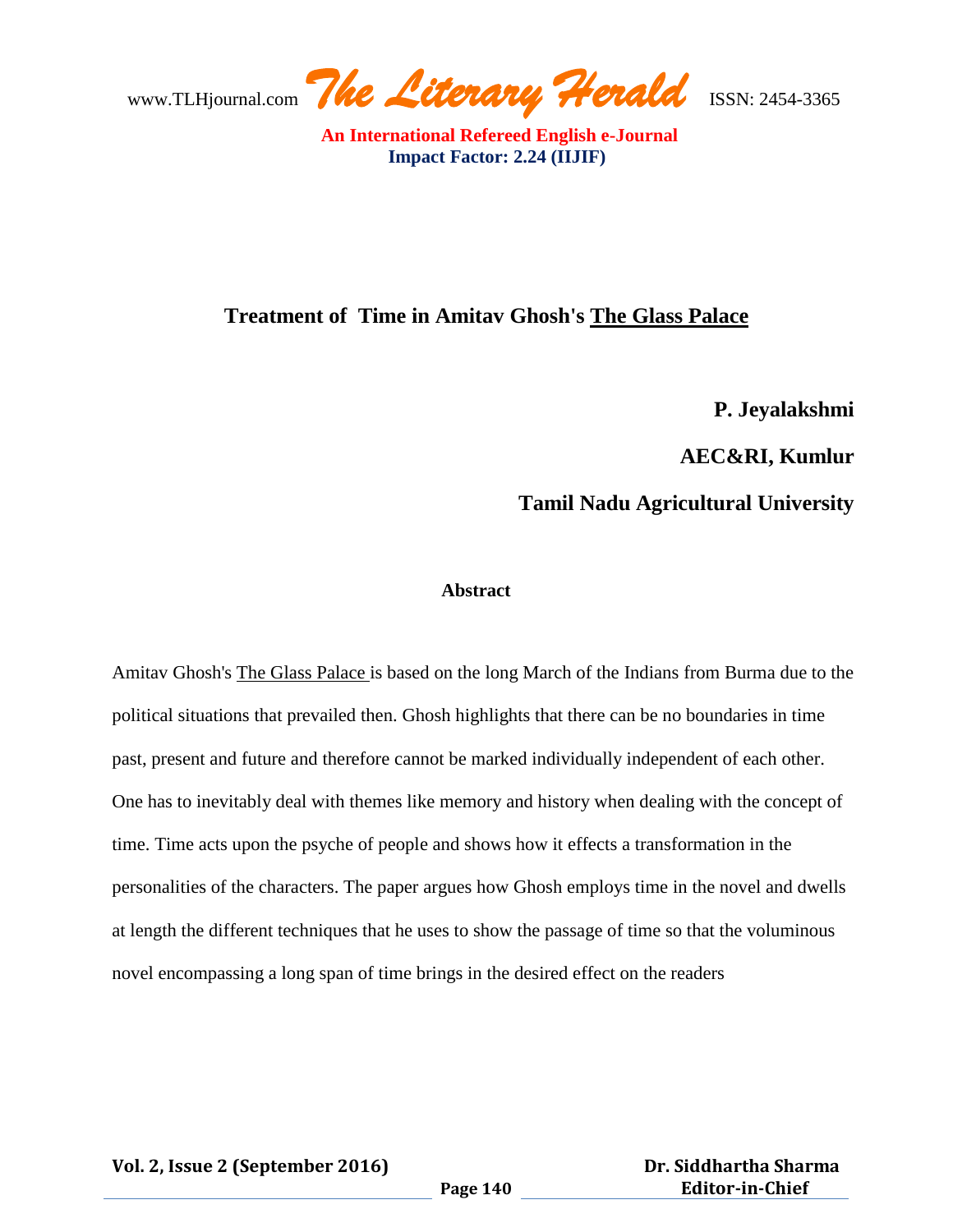### **Treatment of Time in Amitav Ghosh's The Glass Palace**

**P. Jeyalakshmi**

**AEC&RI, Kumlur**

# **Tamil Nadu Agricultural University**

 "Time present and time past Are both perhaps present in time future, And time future contained in time past. If all time is eternally present All time is unredeemable." (1-5)

"Only through time time is conquered." (92).

(T. S. Eliot. **"**The Four Quartets**"** )

Literature is a mirror of the society and it reflects the socio, political and economic conditions of the society. The different genres portray the various events and their impacts on the society at different points of time. Therefore time is an important factor in literature. E.M.Forster emphasizing the importance of clock-time in fiction writing says, "…it is never possible for a novelist to deny time inside the fabric of his novel: he must cling, however lightly to the thread of his story, he must touch the interminable tapeworm, otherwise he becomes unintelligible" (44). Time plays a predominant role in the Amitav Ghosh's The Glass Palace. He employs it as an effective tool to blend the past, present and the future.

#### **Vol. 2, Issue 2 (September 2016)**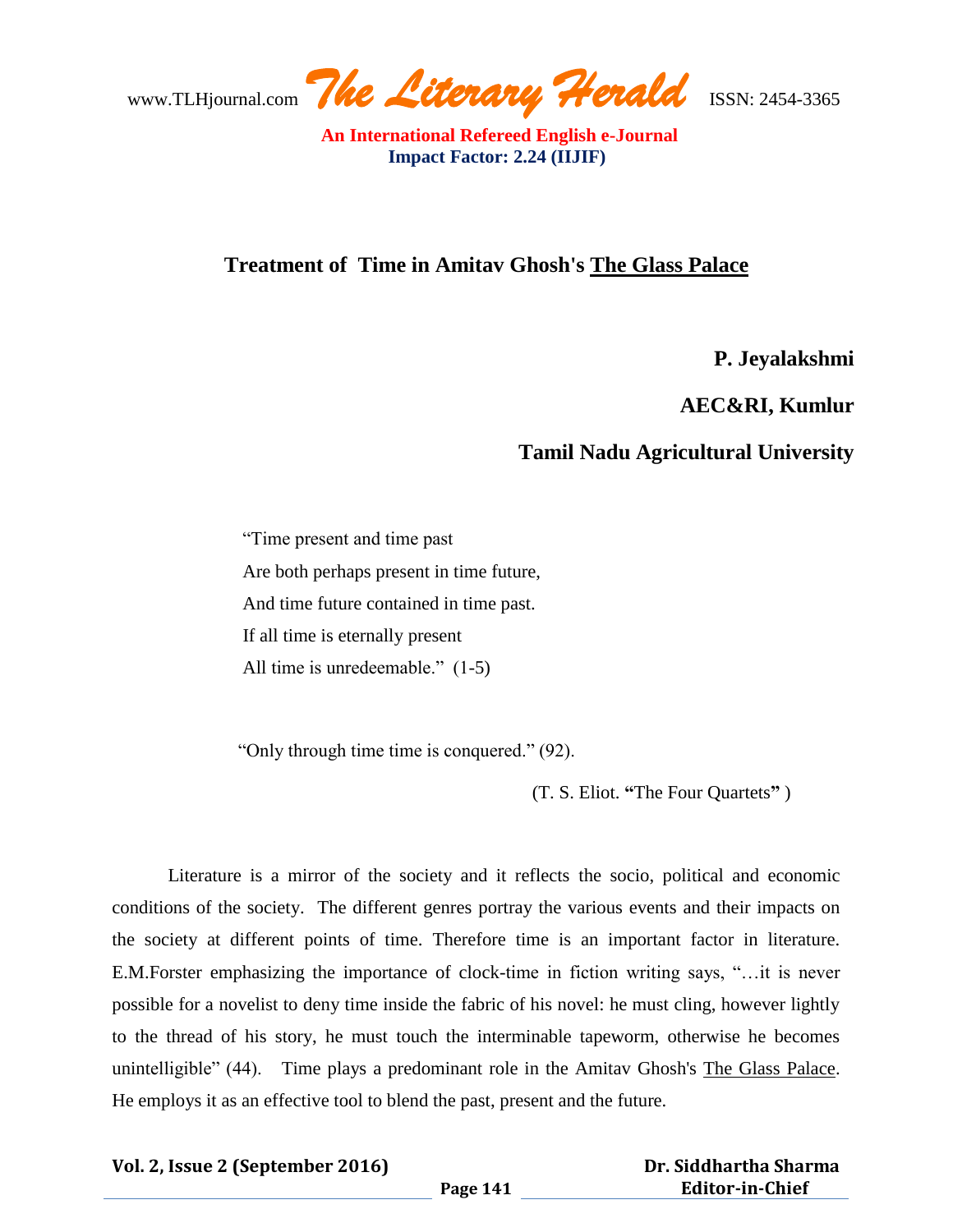www.TLHjournal.com *The Literary Herald*ISSN: 2454-3365

The Glass Palace is a blend of history, fiction, autobiographical records and memories. His historical sense involves a perception, to borrow an idea from T. S. Eliot, not only of the 'pastness of the past', but of its presence and its relevance to future. Many instances in The Glass Palace show his profound interest in the concept of 'time'. To quote from his interview for World Literature Today:

> Time interests me very much. I think it's the central element in narrative. All narratives are really the unfolding of events in time . . . .In each of my books you"ll see that time as a problem is approached very differently. In Circle of Reason each part follows a different ordering of time. The Shadow Lines deals with time in a completely different way. My idea was to collapse space in the way that Ford Madox Ford collapses time. In In An Antique Land the structure is really that of a double helix, where you have a moment in the twelfth century and a moment in the twentieth century being pulled together solely by a single narrative that has no interactions. (Aldama 90)

Ghosh shows many instances, when the boundary marking its limits is arbitrary and ephemeral as far as time is concerned. Time as matter of fact can never be divided strictly into past, present or future. Inevitably, one blends with the other. Paul Ricouer, in his Time and Narrative explains that when we talk of the present:

> Only the current year is present; and in the year, the month; and in the month, the day, and in the day, the hour: "Even that one hour consists of minutes which are continually passing. The minutes which have gone by are past and any part of the hour which remains is future…In fact the only time (*quid . . . temporis*) that can be called present is an instant …that cannot be divided even into the most minute fractions.... when it is present it has no duration (*spatium*)' (8).

Hence, if we attempt to define 'present' it has to be narrowed to a point like instant. Augustine clearly demonstrates that "the present cannot possibly have duration" (9). Paul Recouer further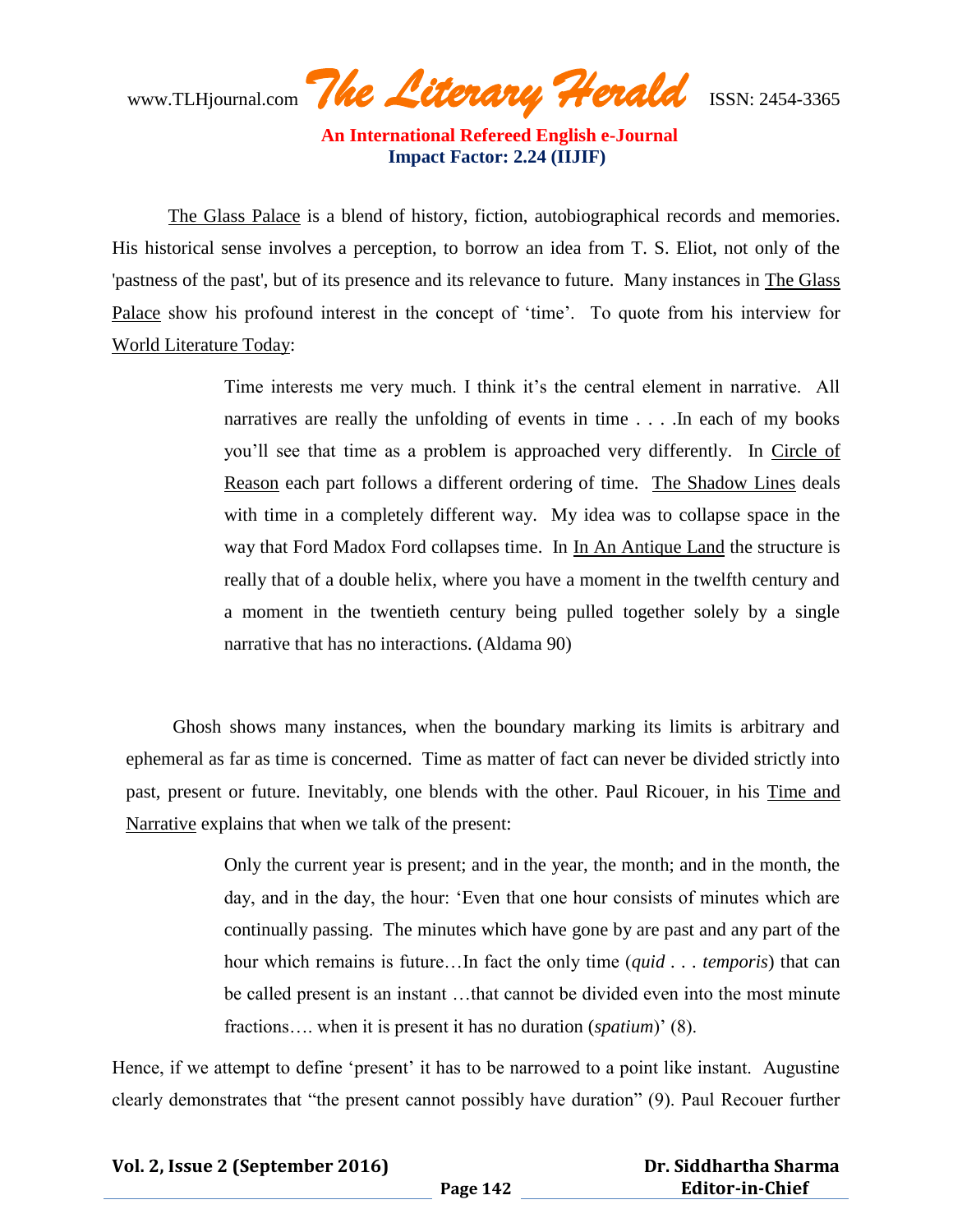www.TLHjournal.com *The Literary Herald*ISSN: 2454-3365

elaborates on the interdependency of time past, present and time future: "The present of past things is the memory; the present of present things is direct perception … and the present of the future things is expectation" (11). Ghosh presents this concept aptly by showing how past, present cannot be held in water tight compartments and that they have an effect on the future of the characters in the novel.

One finds a Nietzschean echo in Ghosh"s handling of time, where past and present coalesce: for Nietzsche in his The Use and Abuse of History says, "You can explain the past only by what is more powerful in the present" (70). In The Glass Palace, past is connected with the present as a reference point for understanding the present and present is also equally dependent on the past. Time and memory are inevitably intertwined and it is essential to discuss Ghosh's handling of memory in the novel.

Rajkumar sees Dolly for the first time in Manadaly, and that too for a very short time. It is dark and there is utter confusion, people moving around in all corners. But when he comes in search of Dolly, he tells Uma that he had come to India with very little hope of finding her:

> As long as there existed a place where I could make enquiries, I had to come. I had no choice. I was sure that I"d find the matter settled: she would be married, I thought; or carrying someone else"s child. Or dead, or turned into something unrecognizable. That would be that, the sight of her would wash the memory out of my mind, set me free. (156)

The memory of Dolly haunts him and he wants to be free of it. Ghosh, in this instance underscores that memory is something that should be attended to and treated with so that it does not come in as a barrier in the forward journey of life. Similarly, Timothy disposes Morningside Rubber Estate to Ilango because "the estate was a living reminder of everything that he wished to erase from memory – the death of his parents, his sister, his grandfather; he wanted nothing so much to be rid of it" (499).

Alison feels orphaned in the wide open world after the death of her parents. Loneliness and memories of moments shared with her parents haunt her and she prays that Morningside

**Vol. 2, Issue 2 (September 2016)**

 **Dr. Siddhartha Sharma Editor-in-Chief**

**Page 143**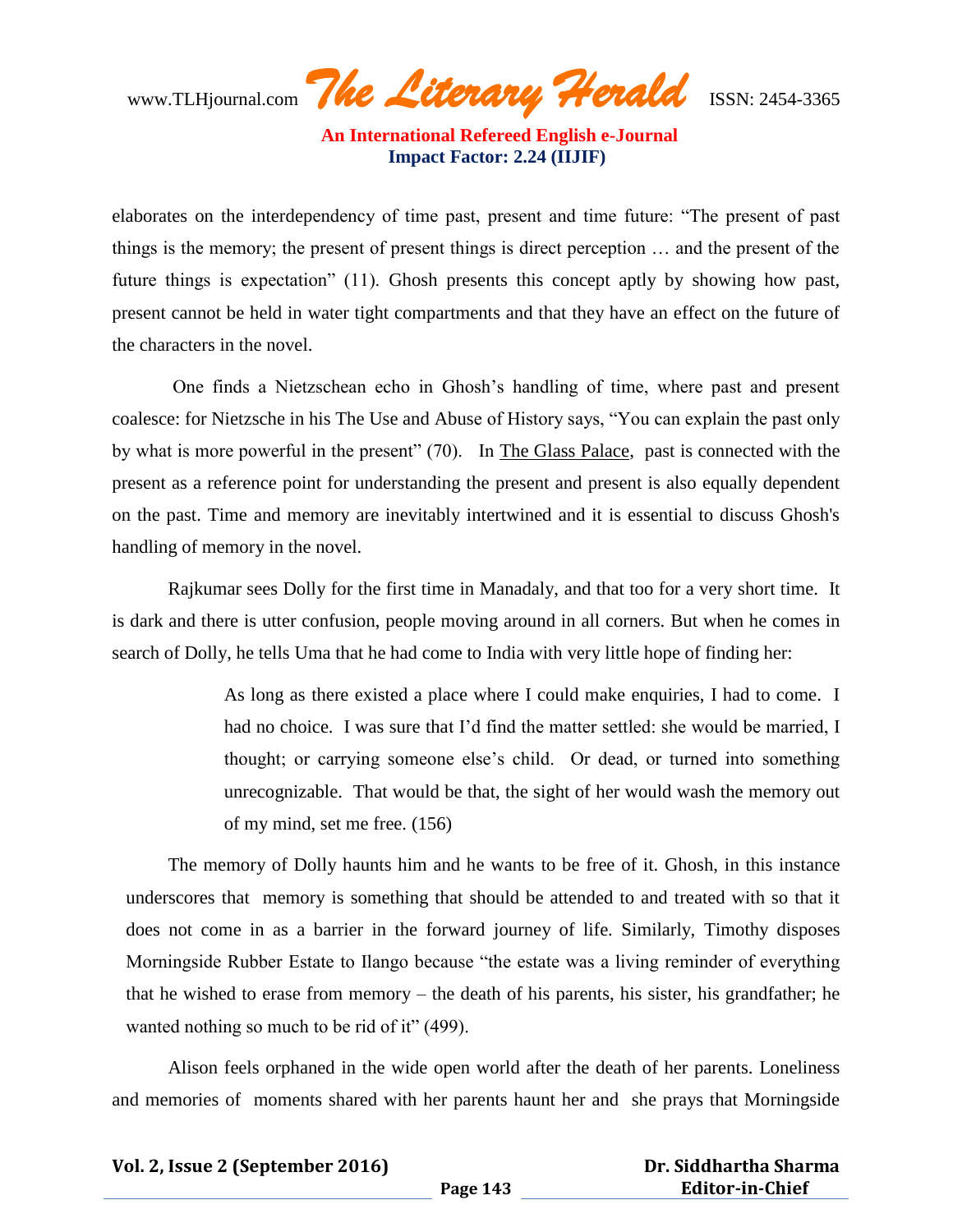www.TLHjournal.com *The Literary Herald*ISSN: 2454-3365

should soon be filled with people. Later, "In time her sense of abandonment had yielded to the understanding that she could not look to the past to fill the gaps in her present; that she could not hope for the lingering traces of her parents' lives to serve as a buffer between herself and the aching isolation of Morningside" (325).

History and time are dependent on and complement each other in many ways. New historicism is employed in post modern texts and this brings in more authentication to the events that occur in the narration. Susan Basnett writes about new historicism as follows:

> New historicism . . . involves looking at literary text in such a way as to recover as far as possible the historical circumstances of their original production and reception, and then to analyze the relationship between those circumstances and the circumstances of the critic. (126)

The Glass Palace is a journey through history; history of places and people across a large span of time. It portrays with clarity the history of Burma from monarchy to democratic republic and the unending sufferings that individuals are thrown into due to the political turmoil**.** It starts with the dethroning of King Thebaw as the consequence of his defeat in the Mandalay war, his exile tour and ends with the contemporary history of Aung San Suu Kyi.

Time is viewed from different angles by Ghosh in The Glass Palace. King Thebaw's final departure to Ratnagiri is a painful moment and we see how he finds time too inadequate to prepare for his exile tour: "He needed more time. The King had told Sladen, a week, a few days. What could it matter now? The British had won and he had lost: What difference could a day or two make?" (40). The king ultimately pushed to an impasse and the resulting departure is a painful journey. When one has no other option, but to leave forever, leaving behind beloved ones and one"s homeland, it is natural that human psychology demands a delay, a delay that would last forever. In another instance, when Dinu calls Alison to remind her to get ready soon, she says, "Don't say it's time. Not yet" (445). Here, Ghosh highlights the importance of valuable seconds for those who cannot purchase it in exchange of the costliest treasures in the world.

**Vol. 2, Issue 2 (September 2016)**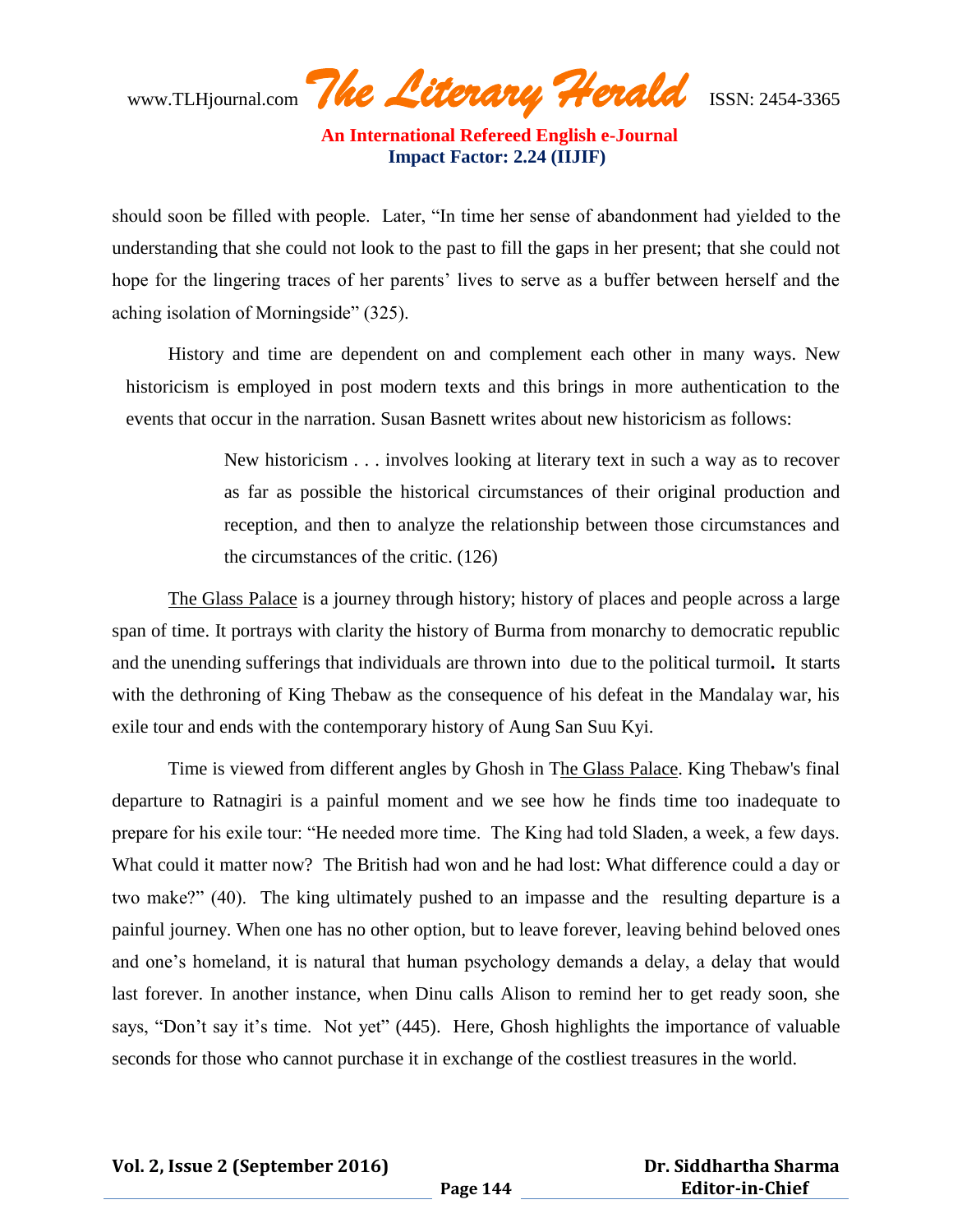www.TLHjournal.com *The Literary Herald*ISSN: 2454-3365

Time acts upon the mental outlook of a person and brings about a change in his/her attitude. Queen Supayalat who is hungry for power wishes to have a boy. When it is a girl, to the surprise of everyone, she feels happy too because, in her opinion, a girl can bear the pains of exile easily, compared to a boy. She feels it was a blessing as she would not be able tell a boy that she had given away his patrimony for war over wood. Initially the Queen kills all the rivals of her husband and rolls them in sacks in order to avoid the spillage of the royal blood. She is found to be so fanatic about the 'blue blood.' Later, she accepts Sawant, the coachman as her son- in-law when she learns that the princess is in love with him. She justifies the decision of her daughter in selecting Sawant for her partner and that was not wrong for a girl who had been shut in exile since childhood. Here we also see the growth of Sawant in the eyes of the society.

 Time renders events unpredictable and Ghosh portrays this through various incidents in the novel, tracing the history of the royal family. The Queen could have got anyone arrested for just looking directly in her face. However, she is helpless when commoners enter the palace and start looting. Ghosh describes this pathetic situation and the change that it brings about. "Just one day earlier, the crime of entering the palace would have resulted in summary execution. This, they all knew – the Queen and everyone who had joined the mob. But yesterday had passed: the Queen had fought and been defeated" (34). In a day, the commoners had gained the power to deny the Queen"s order. In other words, just twenty four hours were more than enough for the transformation of power from the Queen to the commoners.

But this transformation, this alchemy of defeat "had transformed her in their eyes. It was as though a bond had conjured into existence that had never existed before. For the first time in her reign she had become what a sovereign should be, the proxy of her people" (TGP 34). When the exiles reach Madras, Evelyn tells Dolly that it was Min and Meyba who were prisoners and they were free and that they could go back to Burma if they wanted. This transformation of power had won freedom for the slaves and imprisoned their masters. Ghosh also makes the subaltern speak as the girls pronounce with courage that they were free unlike their masters, the King and the Queen.

**Vol. 2, Issue 2 (September 2016)**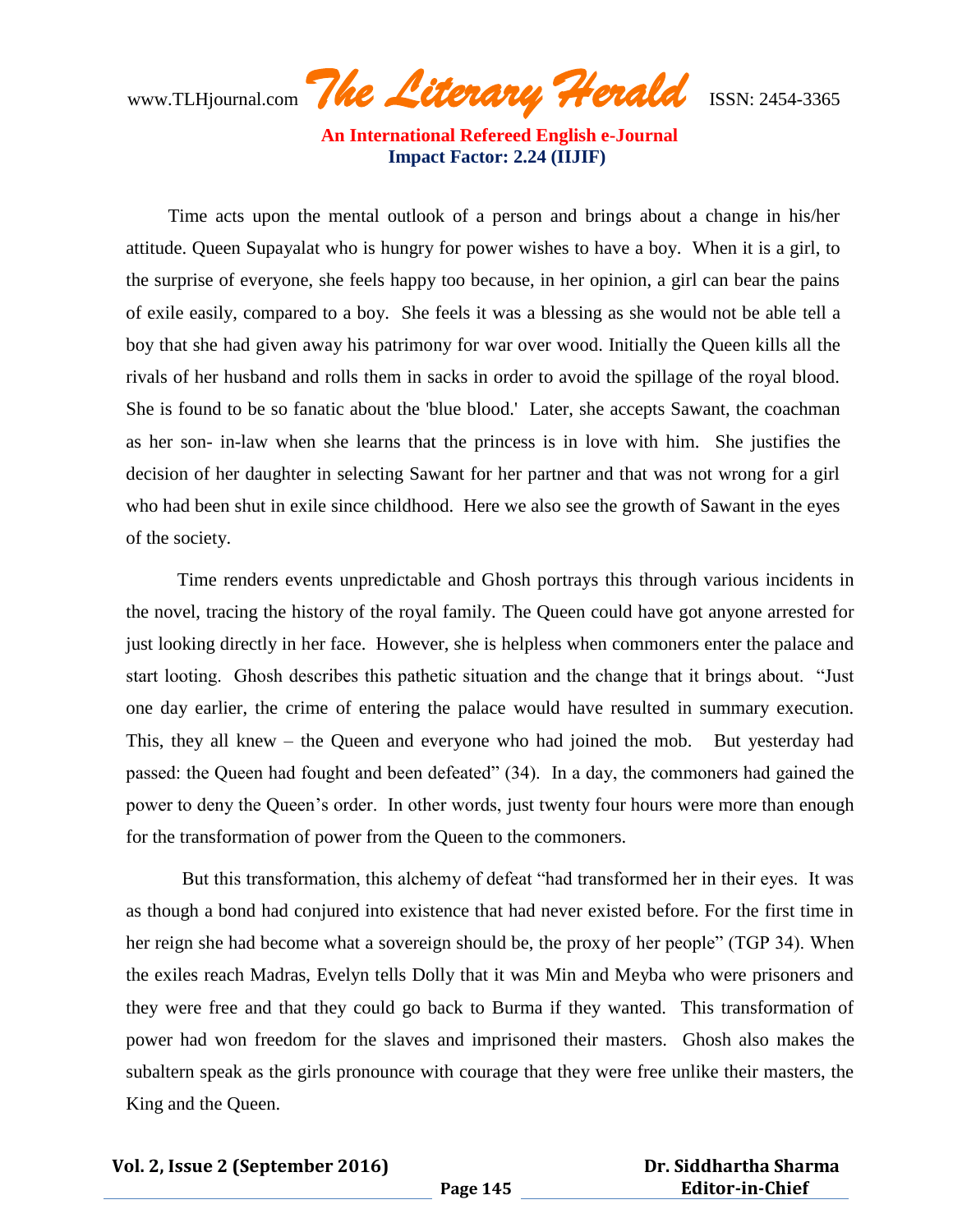www.TLHjournal.com *The Literary Herald*ISSN: 2454-3365

 The Glass Palace demonstrates how time as a powerful agent decides the power players and power structures of a nation. Rohini Mokashi Punekar comments on the repositioning of borders:

> The puzzling nature of power between people and communities and nations, the constant flux in the positions of power seems to be the underlying thrust of the novel symbolized by the beautiful title The Glass Palace which suggests an unattainable beauty, fragility and exclusion all together. (**7**)

The King wonders how power changes hands overnight before he leaves Mandalay He realizes that time is more powerful than power itself: "This is how power is eclipsed: in a moment of vivid realism, between the waning of one fantasy of governance and its replacement by the next…." (42). But he undergoes a process of reassertion of the 'self' he had lost in time in a pitiable defeat. The time spent watching the city of Ratnagiri from the balcony of the Outram House regains his sovereignty, in the sense he becomes the guardian of the city: "(I)t was as though time itself had passed into Thebaw"s keeping. Unseen on his balcony Thebaw became the town"s guardian spirit, a king again" (80). Later, when Jaya visits Ratnagiri, she is enthralled by the love of the people for Thebaw, in his home of exile.

The passage of time is also effected through various transformations in the characters, places and settings and other technological developments throughout the novel. The social upliftment that Rajkumar finds in the society and the rags to riches story of Rajkumar story of his earns him the title of 'Babu' and Mr. Raha from 'Kala '.This transformation is found in almost all major characters in the novel. Arjun, the playboy later grows up into a great figure and dies a martyr fighting for the Indian National Army. Unity of time is an a cardinal quintessence for any literary work. This novel brings in three generations, encompassing a large space. However, there is not an instance in the novel that makes the readers feel that they fall out of time and it does not seem incredible to discuss the history of the Indian independence war, juxtaposing it against the political turmoil that then prevailed in Malaya and Burma.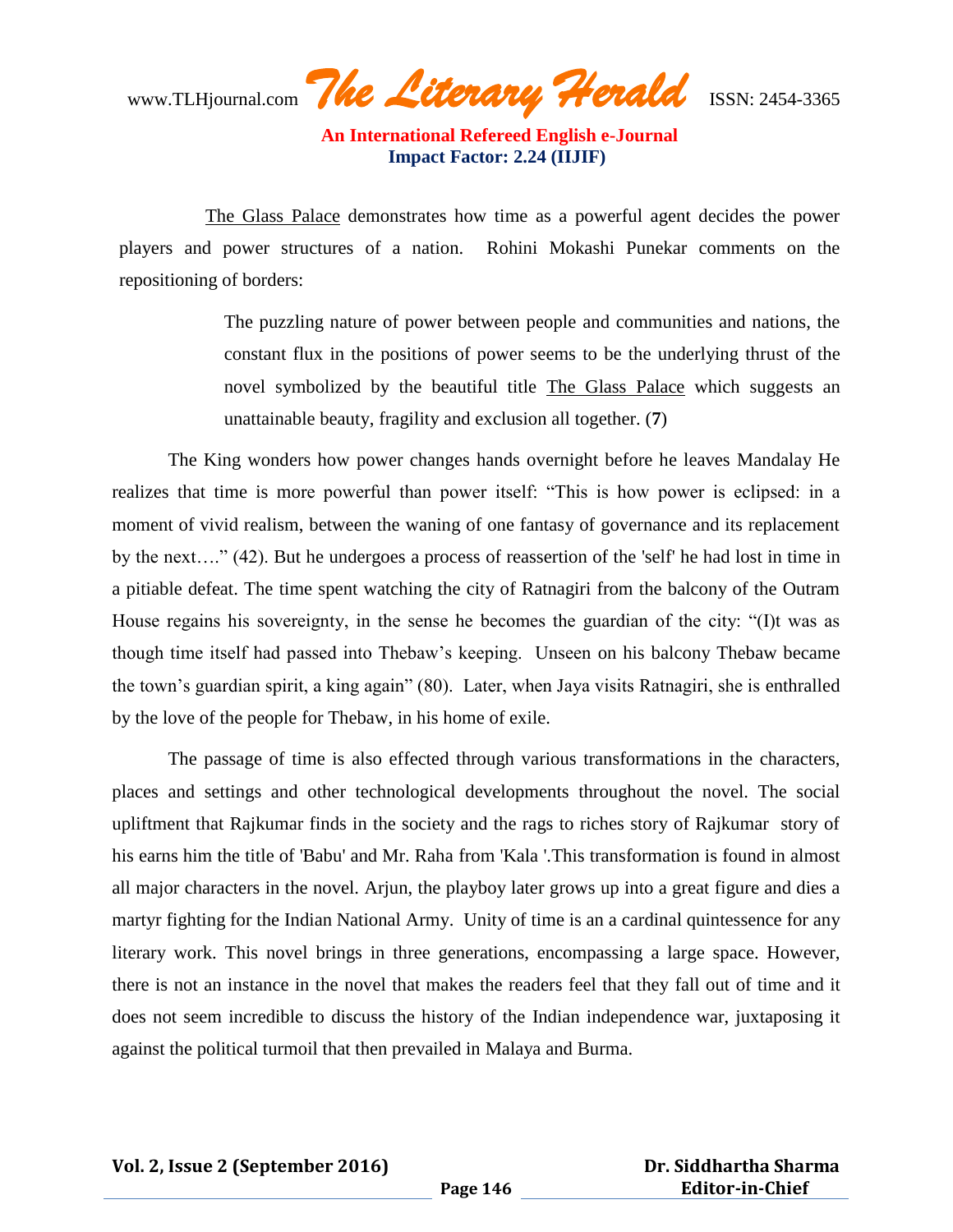www.TLHjournal.com *The Literary Herald*ISSN: 2454-3365

 Technology is another tool that Ghosh employs effectively to denote the change of time and fast sweeping years. In the novel, the time span extends from the Anglo – Burmese war of 1885 to the contemporary age of e-mail and internet. This technological development indicates the movement of time, keeping the readers in tune with the long span of time. When the author mentions a model of a car or a camera the readers come to an understanding of the time that is being discussed in the novel and this adds to the authenticity of the historical details as well.

When there is political unrest in Burma, Manju asks in despair, "Who were these people who took it upon themselves to remake the history of the world?" (466). Ghosh's aim is to create an alternative history. It is clear that multiculturalism and hybridity have blurred the lines that distinguish between the powered and the public who obey the rules made by the powered; between those who write history and those who are victimized in the process of making history. The society has become a melting pot in which cultures dissolve and mingle with each other to create new cultures. This happens in language also – the discourse of the statesman has consciously and unconsciously been adopted by the oppressed groups and vice-versa.

Another important feature in Ghosh"s handling of time is the technique of "time-shift". According to David Lodge:

> Time-shift is a very common effect in modern fiction, but usually it is naturalized, as the operation of memory, either in the representation of character"s stream-ofconsciousness […] or more formally, as the memoir or reminiscence of a character narrator[…]. (77)

Cyclical time is an age-old concept. Ghosh has employed it effectively in The Glass Palace. Leonard Unger talks about the cyclic nature of time: "The lost experience of the past and the desired experience of the future are in no way repetitions, but exist identically in the timeless reality that is possibly available at any actual moment" (79). Ghosh effectively depicts the cycle of time through the characters. Dolly"s life depicts a full circle. The journey of her life starts from her home in Mandalay, to Ratnagiri. She lives it to the full, only to get back to Burma and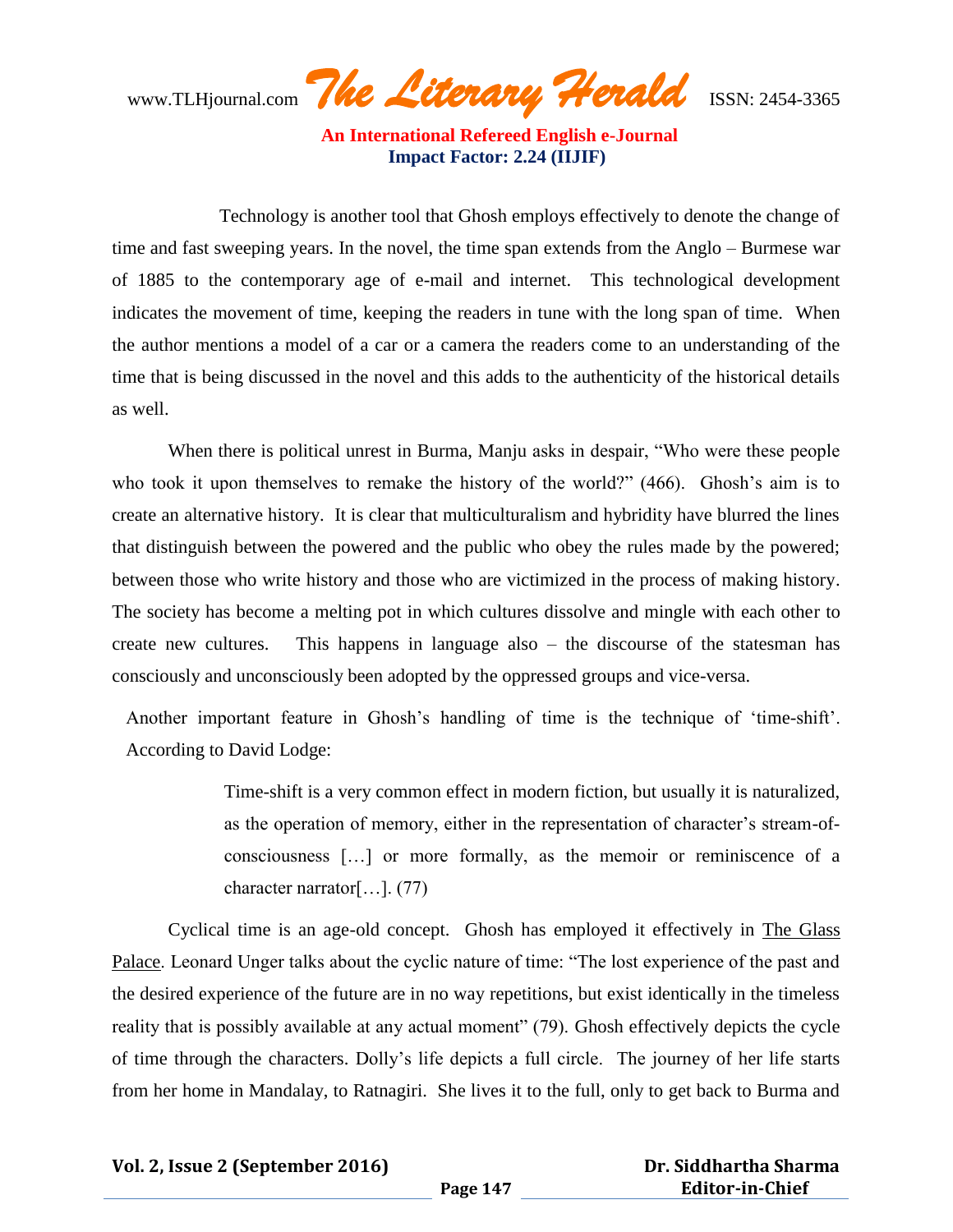www.TLHjournal.com *The Literary Herald*ISSN: 2454-3365

attain sainthood and then eternal peace through death, in Sagaing: "The next day, when Dinu went to see her, her head was shaved and she was wearing a saffron robe. She looked radiant" (530).The radiance that glows in Dolly shows her contentment in living a fuller life**.** In the same way Rajkumar's life starts in India and his long, industrious journey of life in Burma, ends up in Calcutta, after spending some years in bringing up his granddaughter Jaya. Hence, life starts at some point and the cycle completes with the end culminating in the beginning.

It is clear that Ghosh has deftly handled time in all its dimensions and this feature renders his novel with Proustian richness. Though Ghosh travels years behind in time, his events and characters have a bearing in the contemporary scenario. Time, with its entire multidimensional nature has been handled excellently by Ghosh, bringing to light the contemporaneity of history where the past and present merge to denote the future. Ghosh has aesthetically presented multi-faceted nature of time in his novel, The Glass Palace.

#### **Works Cited**

Bassnett, Susan. Comparative literature: A Critical Introduction. Oxford: Blackwell, 1993.

Faber & Faber, 1935.

Forster, E. M. Aspects of the Novel. Ed. Oliver Stallybrass. London: Penguin Books, 1990.

Ghosh, Amitav**.** The Glass Palace**.** Delhi: Harper and Collins, 2000.

---. Aldama, Frederick Luis. An Interview with Amitav Ghosh. World Literature Today**:** A Literary Quarterly of the University of Oklahoma. 76.2 2002. 84- 90

Lodge, David. The Art of Fiction, United Kingdom: Secker and Warburg, 1992.

Nietsche, Frederich. The use and abuse of History. Trans. Adrian Collins. New York: Liberal Arts press, 1972.

**Vol. 2, Issue 2 (September 2016)**